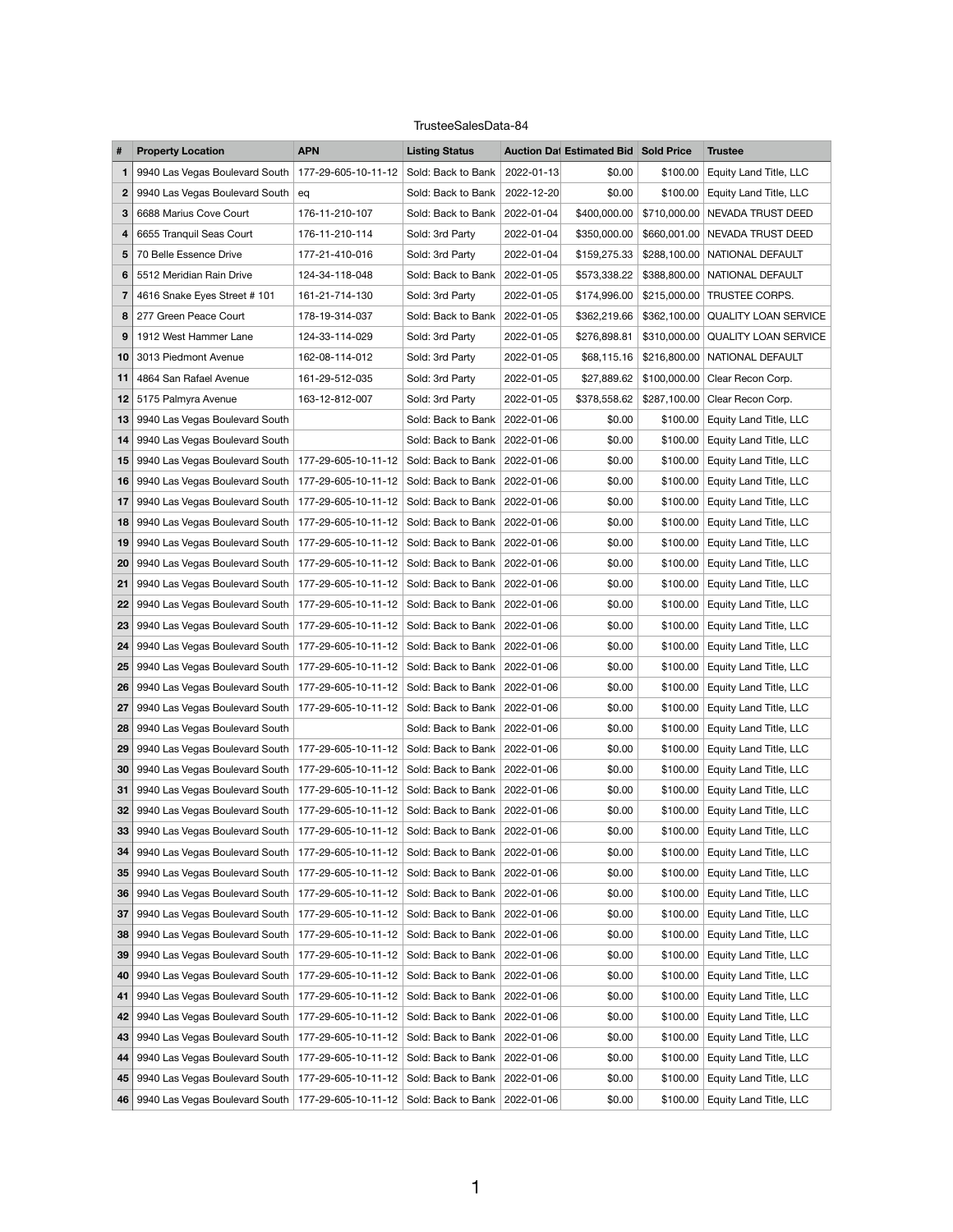| 47 | 9940 Las Vegas Boulevard South   177-29-605-10-11-12   Sold: Back to Bank   2022-01-06      |                |                                 |            | \$0.00       |          | \$100.00 Equity Land Title, LLC         |
|----|---------------------------------------------------------------------------------------------|----------------|---------------------------------|------------|--------------|----------|-----------------------------------------|
| 48 | 9940 Las Vegas Boulevard South   177-29-605-10-11-12                                        |                | Sold: Back to Bank   2022-01-06 |            | \$0.00       | \$100.00 | Equity Land Title, LLC                  |
| 49 | 9940 Las Vegas Boulevard South   177-29-605-10-11-12                                        |                | Sold: Back to Bank   2022-01-06 |            | \$0.00       | \$100.00 | Equity Land Title, LLC                  |
|    | 50 9940 Las Vegas Boulevard South   177-29-605-10-11-12                                     |                | Sold: Back to Bank   2022-01-06 |            | \$0.00       | \$100.00 | Equity Land Title, LLC                  |
| 51 | 9940 Las Vegas Boulevard South   177-29-605-10-11-12                                        |                | Sold: Back to Bank   2022-01-06 |            | \$0.00       | \$100.00 | Equity Land Title, LLC                  |
| 52 | 9940 Las Vegas Boulevard South   177-29-605-10-11-12                                        |                | Sold: Back to Bank   2022-01-06 |            | \$0.00       | \$100.00 | Equity Land Title, LLC                  |
|    | 53 9940 Las Vegas Boulevard South   177-29-605-10-11-12                                     |                | Sold: Back to Bank   2022-01-06 |            | \$0.00       | \$100.00 | Equity Land Title, LLC                  |
| 54 | 9940 Las Vegas Boulevard South   177-29-605-10-11-12                                        |                | Sold: Back to Bank   2022-01-06 |            | \$0.00       | \$100.00 | Equity Land Title, LLC                  |
| 55 | 9940 Las Vegas Boulevard South   177-29-605-10-11-12                                        |                | Sold: Back to Bank   2022-01-06 |            | \$0.00       | \$100.00 | Equity Land Title, LLC                  |
| 56 | 9940 Las Vegas Boulevard South   177-29-605-10-11-12                                        |                | Sold: Back to Bank   2022-01-06 |            | \$0.00       | \$100.00 | Equity Land Title, LLC                  |
| 57 | 9940 Las Vegas Boulevard South   177-29-605-10-11-12                                        |                | Sold: Back to Bank   2022-01-06 |            | \$0.00       | \$100.00 | Equity Land Title, LLC                  |
| 58 | 9940 Las Vegas Boulevard South   177-29-605-10-11-12                                        |                | Sold: Back to Bank   2022-01-06 |            | \$0.00       | \$100.00 | Equity Land Title, LLC                  |
|    |                                                                                             |                |                                 |            |              |          |                                         |
| 59 | 9940 Las Vegas Boulevard South   177-29-605-10-11-12                                        |                | Sold: Back to Bank   2022-01-06 |            | \$0.00       | \$100.00 | Equity Land Title, LLC                  |
| 60 | 9940 Las Vegas Boulevard South   177-29-605-10-11-12                                        |                | Sold: Back to Bank   2022-01-06 |            | \$0.00       | \$100.00 | Equity Land Title, LLC                  |
| 61 | 9940 Las Vegas Boulevard South   177-29-605-10-11-12                                        |                | Sold: Back to Bank   2022-01-06 |            | \$0.00       | \$100.00 | Equity Land Title, LLC                  |
| 62 | 9940 Las Vegas Boulevard South   177-29-605-10-11-12                                        |                | Sold: Back to Bank   2022-01-06 |            | \$0.00       | \$100.00 | Equity Land Title, LLC                  |
| 63 | 9940 Las Vegas Boulevard South   177-29-605-10-11-12                                        |                | Sold: Back to Bank   2022-01-06 |            | \$0.00       | \$100.00 | Equity Land Title, LLC                  |
| 64 | 9940 Las Vegas Boulevard South   177-29-605-10-11-12                                        |                | Sold: Back to Bank   2022-01-06 |            | \$0.00       | \$100.00 | Equity Land Title, LLC                  |
| 65 | 9940 Las Vegas Boulevard South   177-29-605-10-11-12                                        |                | Sold: Back to Bank   2022-01-06 |            | \$0.00       | \$100.00 | Equity Land Title, LLC                  |
| 66 | 9940 Las Vegas Boulevard South   177-29-605-10-11-12                                        |                | Sold: Back to Bank   2022-01-06 |            | \$0.00       | \$100.00 | Equity Land Title, LLC                  |
| 67 | 9940 Las Vegas Boulevard South   177-29-605-10-11-12                                        |                | Sold: Back to Bank   2022-01-06 |            | \$0.00       | \$100.00 | Equity Land Title, LLC                  |
| 68 | 9940 Las Vegas Boulevard South   177-29-605-10-11-12                                        |                | Sold: Back to Bank   2022-01-06 |            | \$0.00       | \$100.00 | Equity Land Title, LLC                  |
|    | 69   9940 Las Vegas Boulevard South   177-29-605-10-11-12   Sold: Back to Bank   2022-01-06 |                |                                 |            | \$0.00       | \$100.00 | <b>Equity Land Title, LLC</b>           |
|    | 70 9940 Las Vegas Boulevard South   177-29-605-10-11-12                                     |                | Sold: Back to Bank   2022-01-06 |            | \$0.00       |          | \$100.00 Equity Land Title, LLC         |
| 71 | 9940 Las Vegas Boulevard South   177-29-605-10-11-12                                        |                | Sold: Back to Bank   2022-01-06 |            | \$0.00       | \$100.00 | Equity Land Title, LLC                  |
| 72 | 9940 Las Vegas Boulevard South   177-29-605-10-11-12                                        |                | Sold: Back to Bank   2022-01-06 |            | \$0.00       | \$100.00 | Equity Land Title, LLC                  |
|    | 73 9940 Las Vegas Boulevard South   177-29-605-10-11-12                                     |                | Sold: Back to Bank   2022-01-06 |            | \$0.00       | \$100.00 | Equity Land Title, LLC                  |
| 74 | 9940 Las Vegas Boulevard South   177-29-605-10-11-12                                        |                | Sold: Back to Bank   2022-01-06 |            | \$0.00       | \$100.00 | Equity Land Title, LLC                  |
| 75 | 9940 Las Vegas Boulevard South   177-29-605-10-11-12                                        |                | Sold: Back to Bank   2022-01-06 |            | \$0.00       | \$100.00 | Equity Land Title, LLC                  |
|    | 76   9940 Las Vegas Boulevard South   177-29-605-10-11-12                                   |                | Sold: Back to Bank   2022-01-06 |            | \$0.00       | \$100.00 | Equity Land Title, LLC                  |
| 77 | 9940 Las Vegas Boulevard South   177-29-605-10-11-12                                        |                | Sold: Back to Bank   2022-01-06 |            | \$0.00       | \$100.00 | Equity Land Title, LLC                  |
| 78 | 9940 Las Vegas Boulevard South   177-29-605-10-11-12                                        |                |                                 |            | \$0.00       | \$100.00 |                                         |
|    |                                                                                             |                | Sold: Back to Bank   2022-01-06 |            |              |          | Equity Land Title, LLC                  |
|    | 79   9940 Las Vegas Boulevard South   177-29-605-10-11-12                                   |                | Sold: Back to Bank   2022-01-06 |            | \$0.00       |          | \$100.00 Equity Land Title, LLC         |
| 80 | 9940 Las Vegas Boulevard South   177-29-605-10-11-12                                        |                | Sold: Back to Bank   2022-01-06 |            | \$0.00       | \$100.00 | Equity Land Title, LLC                  |
| 81 | 9940 Las Vegas Boulevard South   177-29-605-10-11-12                                        |                | Sold: Back to Bank   2022-01-06 |            | \$0.00       | \$100.00 | Equity Land Title, LLC                  |
| 82 | 4766 South Mojave Road                                                                      | 162-24-811-006 | Sold: 3rd Party                 | 2022-01-10 | \$232,532.72 |          | \$273,100.00 PLM LENDER SERVICES        |
| 83 | 7357 Rainford Street                                                                        | 176-08-121-029 | Sold: 3rd Party                 | 2022-01-11 | \$411,481.00 |          | \$450,000.00 First American Trustee Ser |
| 84 | 3361 Horizon Street                                                                         | 161-18-111-020 | Sold: 3rd Party                 | 2022-01-12 | \$201,286.99 |          | \$202,100.00 QUALITY LOAN SERVICE       |
| 85 | 130 Cloudcrest Drive                                                                        | 179-16-110-051 | Sold: Back to Bank   2022-01-13 |            | \$315,791.63 |          | \$317,622.02 NATIONAL DEFAULT           |
| 86 | 9940 Las Vegas Boulevard South   177-29-605-10-11-12                                        |                | Sold: Back to Bank   2022-01-13 |            | \$0.00       | \$100.00 | Equity Land Title, LLC                  |
| 87 | 9940 Las Vegas Boulevard South   177-29-605-10-11-12                                        |                | Sold: Back to Bank   2022-01-13 |            | \$0.00       | \$100.00 | Equity Land Title, LLC                  |
| 88 | 9940 Las Vegas Boulevard South   177-29-605-10-11-12                                        |                | Sold: Back to Bank   2022-01-13 |            | \$0.00       | \$100.00 | Equity Land Title, LLC                  |
| 89 | 9940 Las Vegas Boulevard South   177-29-605-10-11-12                                        |                | Sold: Back to Bank   2022-01-13 |            | \$0.00       | \$100.00 | Equity Land Title, LLC                  |
| 90 | 9940 Las Vegas Boulevard South   177-29-605-10-11-12                                        |                | Sold: Back to Bank   2022-01-13 |            | \$0.00       | \$100.00 | Equity Land Title, LLC                  |
| 91 | 9940 Las Vegas Boulevard South   177-29-605-10-11-12   Sold: Back to Bank   2022-01-13      |                |                                 |            | \$0.00       |          | \$100.00   Equity Land Title, LLC       |
|    | 92 9940 Las Vegas Boulevard South   177-29-605-10-11-12 Sold: Back to Bank 2022-01-13       |                |                                 |            | \$0.00       | \$100.00 | Equity Land Title, LLC                  |
| 93 | 9940 Las Vegas Boulevard South   177-29-605-10-11-12   Sold: Back to Bank   2022-01-13      |                |                                 |            | \$0.00       |          | \$100.00 Equity Land Title, LLC         |
|    | 94 9940 Las Vegas Boulevard South 177-29-605-10-11-12 Sold: Back to Bank 2022-01-13         |                |                                 |            | \$0.00       |          | \$100.00 Equity Land Title, LLC         |
|    |                                                                                             |                |                                 |            |              |          |                                         |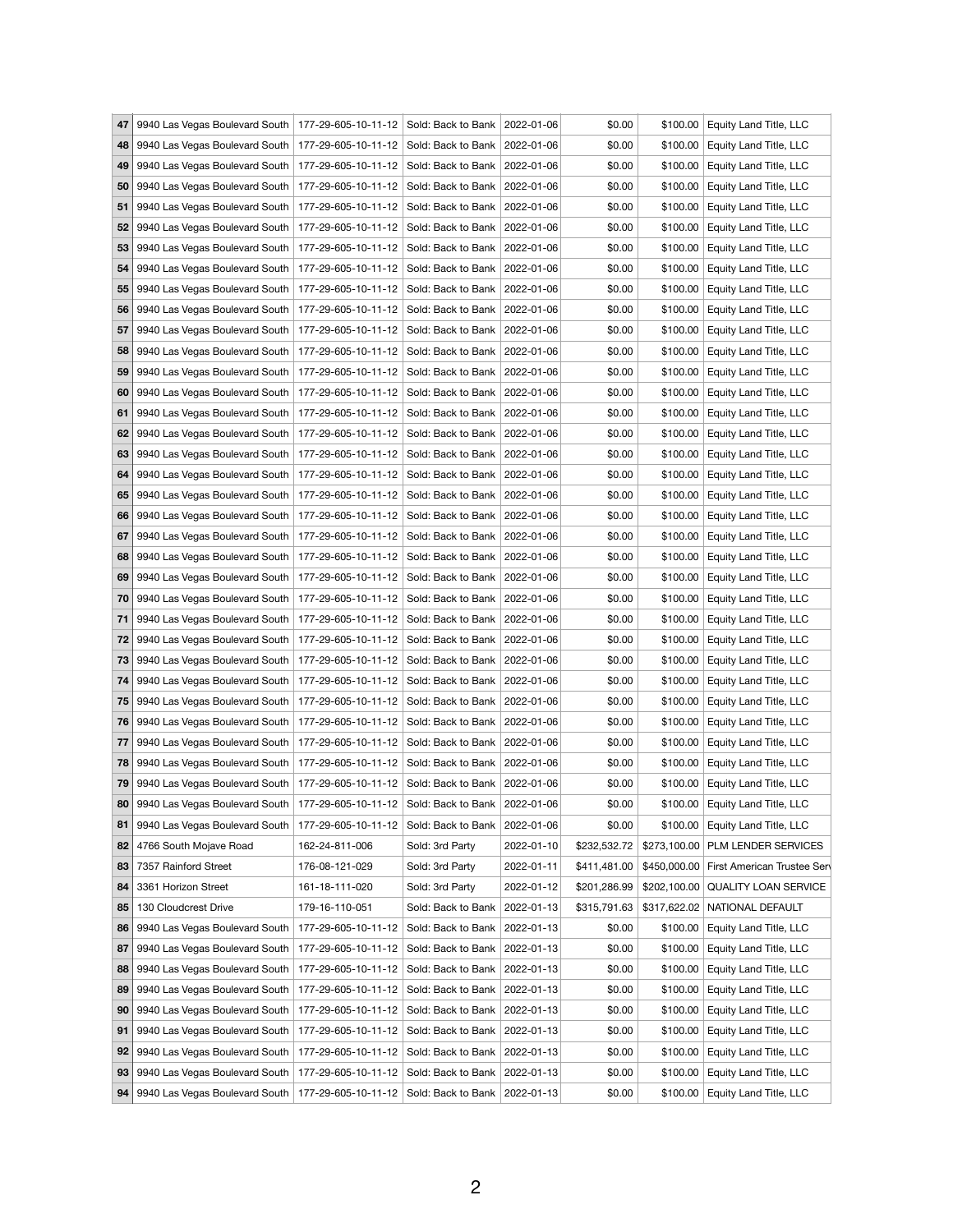| 9940 Las Vegas Boulevard South   177-29-605-10-11-12   Sold: Back to Bank   2022-01-13 |                                                                                                                |                                                                                                                                                                                                             |                     | \$0.00                                                                                                                                                                                                                                                                                                                                                                                                                                                                                                                                                                                                                                                                                                                                                                                                                                                                                                                                                                                                                                                                                                                                                                                                                                                                                                                                                                                                                                                                                                                                                                                                                                                                                                                                                                                                                                                                                                                                                                                                                                                                                                                                                                                                                                                                                                                                                                |                                                                                                                                                                                                            | \$100.00 Equity Land Title, LLC                                                                                                                                                                                                                                      |
|----------------------------------------------------------------------------------------|----------------------------------------------------------------------------------------------------------------|-------------------------------------------------------------------------------------------------------------------------------------------------------------------------------------------------------------|---------------------|-----------------------------------------------------------------------------------------------------------------------------------------------------------------------------------------------------------------------------------------------------------------------------------------------------------------------------------------------------------------------------------------------------------------------------------------------------------------------------------------------------------------------------------------------------------------------------------------------------------------------------------------------------------------------------------------------------------------------------------------------------------------------------------------------------------------------------------------------------------------------------------------------------------------------------------------------------------------------------------------------------------------------------------------------------------------------------------------------------------------------------------------------------------------------------------------------------------------------------------------------------------------------------------------------------------------------------------------------------------------------------------------------------------------------------------------------------------------------------------------------------------------------------------------------------------------------------------------------------------------------------------------------------------------------------------------------------------------------------------------------------------------------------------------------------------------------------------------------------------------------------------------------------------------------------------------------------------------------------------------------------------------------------------------------------------------------------------------------------------------------------------------------------------------------------------------------------------------------------------------------------------------------------------------------------------------------------------------------------------------------|------------------------------------------------------------------------------------------------------------------------------------------------------------------------------------------------------------|----------------------------------------------------------------------------------------------------------------------------------------------------------------------------------------------------------------------------------------------------------------------|
|                                                                                        |                                                                                                                |                                                                                                                                                                                                             |                     | \$0.00                                                                                                                                                                                                                                                                                                                                                                                                                                                                                                                                                                                                                                                                                                                                                                                                                                                                                                                                                                                                                                                                                                                                                                                                                                                                                                                                                                                                                                                                                                                                                                                                                                                                                                                                                                                                                                                                                                                                                                                                                                                                                                                                                                                                                                                                                                                                                                | \$100.00                                                                                                                                                                                                   | Equity Land Title, LLC                                                                                                                                                                                                                                               |
|                                                                                        |                                                                                                                |                                                                                                                                                                                                             |                     | \$0.00                                                                                                                                                                                                                                                                                                                                                                                                                                                                                                                                                                                                                                                                                                                                                                                                                                                                                                                                                                                                                                                                                                                                                                                                                                                                                                                                                                                                                                                                                                                                                                                                                                                                                                                                                                                                                                                                                                                                                                                                                                                                                                                                                                                                                                                                                                                                                                |                                                                                                                                                                                                            | Equity Land Title, LLC                                                                                                                                                                                                                                               |
|                                                                                        |                                                                                                                |                                                                                                                                                                                                             |                     | \$0.00                                                                                                                                                                                                                                                                                                                                                                                                                                                                                                                                                                                                                                                                                                                                                                                                                                                                                                                                                                                                                                                                                                                                                                                                                                                                                                                                                                                                                                                                                                                                                                                                                                                                                                                                                                                                                                                                                                                                                                                                                                                                                                                                                                                                                                                                                                                                                                |                                                                                                                                                                                                            | Equity Land Title, LLC                                                                                                                                                                                                                                               |
| 9940 Las Vegas Boulevard South                                                         |                                                                                                                |                                                                                                                                                                                                             |                     | \$0.00                                                                                                                                                                                                                                                                                                                                                                                                                                                                                                                                                                                                                                                                                                                                                                                                                                                                                                                                                                                                                                                                                                                                                                                                                                                                                                                                                                                                                                                                                                                                                                                                                                                                                                                                                                                                                                                                                                                                                                                                                                                                                                                                                                                                                                                                                                                                                                | \$100.00                                                                                                                                                                                                   | Equity Land Title, LLC                                                                                                                                                                                                                                               |
| 100 9940 Las Vegas Boulevard South                                                     |                                                                                                                |                                                                                                                                                                                                             |                     | \$0.00                                                                                                                                                                                                                                                                                                                                                                                                                                                                                                                                                                                                                                                                                                                                                                                                                                                                                                                                                                                                                                                                                                                                                                                                                                                                                                                                                                                                                                                                                                                                                                                                                                                                                                                                                                                                                                                                                                                                                                                                                                                                                                                                                                                                                                                                                                                                                                |                                                                                                                                                                                                            | <b>Equity Land Title, LLC</b>                                                                                                                                                                                                                                        |
| 101 9940 Las Vegas Boulevard South                                                     |                                                                                                                |                                                                                                                                                                                                             |                     | \$0.00                                                                                                                                                                                                                                                                                                                                                                                                                                                                                                                                                                                                                                                                                                                                                                                                                                                                                                                                                                                                                                                                                                                                                                                                                                                                                                                                                                                                                                                                                                                                                                                                                                                                                                                                                                                                                                                                                                                                                                                                                                                                                                                                                                                                                                                                                                                                                                |                                                                                                                                                                                                            | <b>Equity Land Title, LLC</b>                                                                                                                                                                                                                                        |
| 102 9940 Las Vegas Boulevard South                                                     |                                                                                                                |                                                                                                                                                                                                             |                     | \$0.00                                                                                                                                                                                                                                                                                                                                                                                                                                                                                                                                                                                                                                                                                                                                                                                                                                                                                                                                                                                                                                                                                                                                                                                                                                                                                                                                                                                                                                                                                                                                                                                                                                                                                                                                                                                                                                                                                                                                                                                                                                                                                                                                                                                                                                                                                                                                                                | \$100.00                                                                                                                                                                                                   | <b>Equity Land Title, LLC</b>                                                                                                                                                                                                                                        |
|                                                                                        |                                                                                                                |                                                                                                                                                                                                             |                     |                                                                                                                                                                                                                                                                                                                                                                                                                                                                                                                                                                                                                                                                                                                                                                                                                                                                                                                                                                                                                                                                                                                                                                                                                                                                                                                                                                                                                                                                                                                                                                                                                                                                                                                                                                                                                                                                                                                                                                                                                                                                                                                                                                                                                                                                                                                                                                       |                                                                                                                                                                                                            | <b>Equity Land Title, LLC</b>                                                                                                                                                                                                                                        |
|                                                                                        |                                                                                                                |                                                                                                                                                                                                             |                     |                                                                                                                                                                                                                                                                                                                                                                                                                                                                                                                                                                                                                                                                                                                                                                                                                                                                                                                                                                                                                                                                                                                                                                                                                                                                                                                                                                                                                                                                                                                                                                                                                                                                                                                                                                                                                                                                                                                                                                                                                                                                                                                                                                                                                                                                                                                                                                       |                                                                                                                                                                                                            | Equity Land Title, LLC                                                                                                                                                                                                                                               |
|                                                                                        |                                                                                                                |                                                                                                                                                                                                             |                     |                                                                                                                                                                                                                                                                                                                                                                                                                                                                                                                                                                                                                                                                                                                                                                                                                                                                                                                                                                                                                                                                                                                                                                                                                                                                                                                                                                                                                                                                                                                                                                                                                                                                                                                                                                                                                                                                                                                                                                                                                                                                                                                                                                                                                                                                                                                                                                       |                                                                                                                                                                                                            | Equity Land Title, LLC                                                                                                                                                                                                                                               |
|                                                                                        |                                                                                                                |                                                                                                                                                                                                             |                     |                                                                                                                                                                                                                                                                                                                                                                                                                                                                                                                                                                                                                                                                                                                                                                                                                                                                                                                                                                                                                                                                                                                                                                                                                                                                                                                                                                                                                                                                                                                                                                                                                                                                                                                                                                                                                                                                                                                                                                                                                                                                                                                                                                                                                                                                                                                                                                       |                                                                                                                                                                                                            | <b>Equity Land Title, LLC</b>                                                                                                                                                                                                                                        |
|                                                                                        |                                                                                                                |                                                                                                                                                                                                             |                     |                                                                                                                                                                                                                                                                                                                                                                                                                                                                                                                                                                                                                                                                                                                                                                                                                                                                                                                                                                                                                                                                                                                                                                                                                                                                                                                                                                                                                                                                                                                                                                                                                                                                                                                                                                                                                                                                                                                                                                                                                                                                                                                                                                                                                                                                                                                                                                       |                                                                                                                                                                                                            | Equity Land Title, LLC                                                                                                                                                                                                                                               |
|                                                                                        |                                                                                                                |                                                                                                                                                                                                             |                     |                                                                                                                                                                                                                                                                                                                                                                                                                                                                                                                                                                                                                                                                                                                                                                                                                                                                                                                                                                                                                                                                                                                                                                                                                                                                                                                                                                                                                                                                                                                                                                                                                                                                                                                                                                                                                                                                                                                                                                                                                                                                                                                                                                                                                                                                                                                                                                       |                                                                                                                                                                                                            | <b>Equity Land Title, LLC</b>                                                                                                                                                                                                                                        |
|                                                                                        |                                                                                                                |                                                                                                                                                                                                             |                     |                                                                                                                                                                                                                                                                                                                                                                                                                                                                                                                                                                                                                                                                                                                                                                                                                                                                                                                                                                                                                                                                                                                                                                                                                                                                                                                                                                                                                                                                                                                                                                                                                                                                                                                                                                                                                                                                                                                                                                                                                                                                                                                                                                                                                                                                                                                                                                       |                                                                                                                                                                                                            | Equity Land Title, LLC                                                                                                                                                                                                                                               |
|                                                                                        |                                                                                                                |                                                                                                                                                                                                             |                     |                                                                                                                                                                                                                                                                                                                                                                                                                                                                                                                                                                                                                                                                                                                                                                                                                                                                                                                                                                                                                                                                                                                                                                                                                                                                                                                                                                                                                                                                                                                                                                                                                                                                                                                                                                                                                                                                                                                                                                                                                                                                                                                                                                                                                                                                                                                                                                       |                                                                                                                                                                                                            | Equity Land Title, LLC                                                                                                                                                                                                                                               |
|                                                                                        |                                                                                                                |                                                                                                                                                                                                             |                     |                                                                                                                                                                                                                                                                                                                                                                                                                                                                                                                                                                                                                                                                                                                                                                                                                                                                                                                                                                                                                                                                                                                                                                                                                                                                                                                                                                                                                                                                                                                                                                                                                                                                                                                                                                                                                                                                                                                                                                                                                                                                                                                                                                                                                                                                                                                                                                       |                                                                                                                                                                                                            | Equity Land Title, LLC                                                                                                                                                                                                                                               |
|                                                                                        |                                                                                                                |                                                                                                                                                                                                             |                     |                                                                                                                                                                                                                                                                                                                                                                                                                                                                                                                                                                                                                                                                                                                                                                                                                                                                                                                                                                                                                                                                                                                                                                                                                                                                                                                                                                                                                                                                                                                                                                                                                                                                                                                                                                                                                                                                                                                                                                                                                                                                                                                                                                                                                                                                                                                                                                       |                                                                                                                                                                                                            | Equity Land Title, LLC                                                                                                                                                                                                                                               |
|                                                                                        |                                                                                                                |                                                                                                                                                                                                             |                     |                                                                                                                                                                                                                                                                                                                                                                                                                                                                                                                                                                                                                                                                                                                                                                                                                                                                                                                                                                                                                                                                                                                                                                                                                                                                                                                                                                                                                                                                                                                                                                                                                                                                                                                                                                                                                                                                                                                                                                                                                                                                                                                                                                                                                                                                                                                                                                       |                                                                                                                                                                                                            | Equity Land Title, LLC                                                                                                                                                                                                                                               |
|                                                                                        |                                                                                                                |                                                                                                                                                                                                             |                     |                                                                                                                                                                                                                                                                                                                                                                                                                                                                                                                                                                                                                                                                                                                                                                                                                                                                                                                                                                                                                                                                                                                                                                                                                                                                                                                                                                                                                                                                                                                                                                                                                                                                                                                                                                                                                                                                                                                                                                                                                                                                                                                                                                                                                                                                                                                                                                       |                                                                                                                                                                                                            |                                                                                                                                                                                                                                                                      |
|                                                                                        |                                                                                                                |                                                                                                                                                                                                             |                     |                                                                                                                                                                                                                                                                                                                                                                                                                                                                                                                                                                                                                                                                                                                                                                                                                                                                                                                                                                                                                                                                                                                                                                                                                                                                                                                                                                                                                                                                                                                                                                                                                                                                                                                                                                                                                                                                                                                                                                                                                                                                                                                                                                                                                                                                                                                                                                       |                                                                                                                                                                                                            | Equity Land Title, LLC                                                                                                                                                                                                                                               |
|                                                                                        |                                                                                                                |                                                                                                                                                                                                             |                     |                                                                                                                                                                                                                                                                                                                                                                                                                                                                                                                                                                                                                                                                                                                                                                                                                                                                                                                                                                                                                                                                                                                                                                                                                                                                                                                                                                                                                                                                                                                                                                                                                                                                                                                                                                                                                                                                                                                                                                                                                                                                                                                                                                                                                                                                                                                                                                       |                                                                                                                                                                                                            | Equity Land Title, LLC                                                                                                                                                                                                                                               |
|                                                                                        |                                                                                                                |                                                                                                                                                                                                             |                     |                                                                                                                                                                                                                                                                                                                                                                                                                                                                                                                                                                                                                                                                                                                                                                                                                                                                                                                                                                                                                                                                                                                                                                                                                                                                                                                                                                                                                                                                                                                                                                                                                                                                                                                                                                                                                                                                                                                                                                                                                                                                                                                                                                                                                                                                                                                                                                       |                                                                                                                                                                                                            | Equity Land Title, LLC                                                                                                                                                                                                                                               |
|                                                                                        |                                                                                                                |                                                                                                                                                                                                             |                     |                                                                                                                                                                                                                                                                                                                                                                                                                                                                                                                                                                                                                                                                                                                                                                                                                                                                                                                                                                                                                                                                                                                                                                                                                                                                                                                                                                                                                                                                                                                                                                                                                                                                                                                                                                                                                                                                                                                                                                                                                                                                                                                                                                                                                                                                                                                                                                       |                                                                                                                                                                                                            | \$100.00 Equity Land Title, LLC                                                                                                                                                                                                                                      |
|                                                                                        |                                                                                                                |                                                                                                                                                                                                             |                     |                                                                                                                                                                                                                                                                                                                                                                                                                                                                                                                                                                                                                                                                                                                                                                                                                                                                                                                                                                                                                                                                                                                                                                                                                                                                                                                                                                                                                                                                                                                                                                                                                                                                                                                                                                                                                                                                                                                                                                                                                                                                                                                                                                                                                                                                                                                                                                       |                                                                                                                                                                                                            | \$100.00 Equity Land Title, LLC                                                                                                                                                                                                                                      |
|                                                                                        |                                                                                                                |                                                                                                                                                                                                             |                     |                                                                                                                                                                                                                                                                                                                                                                                                                                                                                                                                                                                                                                                                                                                                                                                                                                                                                                                                                                                                                                                                                                                                                                                                                                                                                                                                                                                                                                                                                                                                                                                                                                                                                                                                                                                                                                                                                                                                                                                                                                                                                                                                                                                                                                                                                                                                                                       |                                                                                                                                                                                                            | Equity Land Title, LLC                                                                                                                                                                                                                                               |
|                                                                                        |                                                                                                                |                                                                                                                                                                                                             |                     |                                                                                                                                                                                                                                                                                                                                                                                                                                                                                                                                                                                                                                                                                                                                                                                                                                                                                                                                                                                                                                                                                                                                                                                                                                                                                                                                                                                                                                                                                                                                                                                                                                                                                                                                                                                                                                                                                                                                                                                                                                                                                                                                                                                                                                                                                                                                                                       |                                                                                                                                                                                                            | Equity Land Title, LLC                                                                                                                                                                                                                                               |
|                                                                                        |                                                                                                                |                                                                                                                                                                                                             |                     |                                                                                                                                                                                                                                                                                                                                                                                                                                                                                                                                                                                                                                                                                                                                                                                                                                                                                                                                                                                                                                                                                                                                                                                                                                                                                                                                                                                                                                                                                                                                                                                                                                                                                                                                                                                                                                                                                                                                                                                                                                                                                                                                                                                                                                                                                                                                                                       |                                                                                                                                                                                                            | Equity Land Title, LLC                                                                                                                                                                                                                                               |
| 122 9940 Las Vegas Boulevard South                                                     |                                                                                                                |                                                                                                                                                                                                             |                     | \$0.00                                                                                                                                                                                                                                                                                                                                                                                                                                                                                                                                                                                                                                                                                                                                                                                                                                                                                                                                                                                                                                                                                                                                                                                                                                                                                                                                                                                                                                                                                                                                                                                                                                                                                                                                                                                                                                                                                                                                                                                                                                                                                                                                                                                                                                                                                                                                                                | \$100.00                                                                                                                                                                                                   | Equity Land Title, LLC                                                                                                                                                                                                                                               |
|                                                                                        |                                                                                                                |                                                                                                                                                                                                             |                     | \$0.00                                                                                                                                                                                                                                                                                                                                                                                                                                                                                                                                                                                                                                                                                                                                                                                                                                                                                                                                                                                                                                                                                                                                                                                                                                                                                                                                                                                                                                                                                                                                                                                                                                                                                                                                                                                                                                                                                                                                                                                                                                                                                                                                                                                                                                                                                                                                                                |                                                                                                                                                                                                            | Equity Land Title, LLC                                                                                                                                                                                                                                               |
|                                                                                        |                                                                                                                |                                                                                                                                                                                                             |                     | \$0.00                                                                                                                                                                                                                                                                                                                                                                                                                                                                                                                                                                                                                                                                                                                                                                                                                                                                                                                                                                                                                                                                                                                                                                                                                                                                                                                                                                                                                                                                                                                                                                                                                                                                                                                                                                                                                                                                                                                                                                                                                                                                                                                                                                                                                                                                                                                                                                |                                                                                                                                                                                                            | \$100.00 Equity Land Title, LLC                                                                                                                                                                                                                                      |
| 125 324 Park Way West                                                                  | 139-32-610-001                                                                                                 |                                                                                                                                                                                                             |                     | \$922,973.67                                                                                                                                                                                                                                                                                                                                                                                                                                                                                                                                                                                                                                                                                                                                                                                                                                                                                                                                                                                                                                                                                                                                                                                                                                                                                                                                                                                                                                                                                                                                                                                                                                                                                                                                                                                                                                                                                                                                                                                                                                                                                                                                                                                                                                                                                                                                                          |                                                                                                                                                                                                            | \$544,480.00 WESTERN PROGRESSIVE                                                                                                                                                                                                                                     |
| 126 3125 Casey Drive Unit 101                                                          | 162-25-612-346                                                                                                 | Sold: 3rd Party                                                                                                                                                                                             | 2022-01-14          | \$160,228.37                                                                                                                                                                                                                                                                                                                                                                                                                                                                                                                                                                                                                                                                                                                                                                                                                                                                                                                                                                                                                                                                                                                                                                                                                                                                                                                                                                                                                                                                                                                                                                                                                                                                                                                                                                                                                                                                                                                                                                                                                                                                                                                                                                                                                                                                                                                                                          |                                                                                                                                                                                                            | \$146,801.00 NATIONAL DEFAULT                                                                                                                                                                                                                                        |
| 127 45 Logan Court                                                                     | 140-32-413-033                                                                                                 | Sold: 3rd Party                                                                                                                                                                                             | 2022-01-14          | \$120,976.86                                                                                                                                                                                                                                                                                                                                                                                                                                                                                                                                                                                                                                                                                                                                                                                                                                                                                                                                                                                                                                                                                                                                                                                                                                                                                                                                                                                                                                                                                                                                                                                                                                                                                                                                                                                                                                                                                                                                                                                                                                                                                                                                                                                                                                                                                                                                                          |                                                                                                                                                                                                            | \$199,000.00 QUALITY LOAN SERVICE                                                                                                                                                                                                                                    |
| 128 8356 Mokena Avenue                                                                 | 176-28-114-046                                                                                                 |                                                                                                                                                                                                             | 2022-01-18          | \$413,523.51                                                                                                                                                                                                                                                                                                                                                                                                                                                                                                                                                                                                                                                                                                                                                                                                                                                                                                                                                                                                                                                                                                                                                                                                                                                                                                                                                                                                                                                                                                                                                                                                                                                                                                                                                                                                                                                                                                                                                                                                                                                                                                                                                                                                                                                                                                                                                          |                                                                                                                                                                                                            | \$372,000.00 Clear Recon Corp.                                                                                                                                                                                                                                       |
| 129 1309 Pagentry Drive                                                                | 124-33-711-031                                                                                                 | Sold: 3rd Party                                                                                                                                                                                             | 2022-01-18          | \$95,081.54                                                                                                                                                                                                                                                                                                                                                                                                                                                                                                                                                                                                                                                                                                                                                                                                                                                                                                                                                                                                                                                                                                                                                                                                                                                                                                                                                                                                                                                                                                                                                                                                                                                                                                                                                                                                                                                                                                                                                                                                                                                                                                                                                                                                                                                                                                                                                           |                                                                                                                                                                                                            | \$326,500.00 Carrington Foreclosure Ser                                                                                                                                                                                                                              |
| 130 2146 Idaho Falls Drive                                                             | 190-18-613-021                                                                                                 |                                                                                                                                                                                                             | 2022-01-19          |                                                                                                                                                                                                                                                                                                                                                                                                                                                                                                                                                                                                                                                                                                                                                                                                                                                                                                                                                                                                                                                                                                                                                                                                                                                                                                                                                                                                                                                                                                                                                                                                                                                                                                                                                                                                                                                                                                                                                                                                                                                                                                                                                                                                                                                                                                                                                                       |                                                                                                                                                                                                            | \$492,200.00 NATIONAL DEFAULT                                                                                                                                                                                                                                        |
|                                                                                        |                                                                                                                | Sold: 3rd Party                                                                                                                                                                                             | 2022-01-19          | \$409,131.11                                                                                                                                                                                                                                                                                                                                                                                                                                                                                                                                                                                                                                                                                                                                                                                                                                                                                                                                                                                                                                                                                                                                                                                                                                                                                                                                                                                                                                                                                                                                                                                                                                                                                                                                                                                                                                                                                                                                                                                                                                                                                                                                                                                                                                                                                                                                                          |                                                                                                                                                                                                            | \$139,100.00 NATIONAL DEFAULT                                                                                                                                                                                                                                        |
| 132 3648 Lakeside Villas Avenue                                                        | 123-31-112-061                                                                                                 | Sold: 3rd Party                                                                                                                                                                                             | 2022-01-19          | \$332,942.27                                                                                                                                                                                                                                                                                                                                                                                                                                                                                                                                                                                                                                                                                                                                                                                                                                                                                                                                                                                                                                                                                                                                                                                                                                                                                                                                                                                                                                                                                                                                                                                                                                                                                                                                                                                                                                                                                                                                                                                                                                                                                                                                                                                                                                                                                                                                                          |                                                                                                                                                                                                            | \$313,401.00 NATIONAL DEFAULT                                                                                                                                                                                                                                        |
|                                                                                        |                                                                                                                |                                                                                                                                                                                                             |                     |                                                                                                                                                                                                                                                                                                                                                                                                                                                                                                                                                                                                                                                                                                                                                                                                                                                                                                                                                                                                                                                                                                                                                                                                                                                                                                                                                                                                                                                                                                                                                                                                                                                                                                                                                                                                                                                                                                                                                                                                                                                                                                                                                                                                                                                                                                                                                                       |                                                                                                                                                                                                            |                                                                                                                                                                                                                                                                      |
| 133 8452 Boseck Drive Unit 277                                                         | 138-33-317-053                                                                                                 | Sold: 3rd Party                                                                                                                                                                                             | 2022-01-20          | \$12,155.76                                                                                                                                                                                                                                                                                                                                                                                                                                                                                                                                                                                                                                                                                                                                                                                                                                                                                                                                                                                                                                                                                                                                                                                                                                                                                                                                                                                                                                                                                                                                                                                                                                                                                                                                                                                                                                                                                                                                                                                                                                                                                                                                                                                                                                                                                                                                                           |                                                                                                                                                                                                            | \$174,000.00 Leach Kern Gruchow Ande                                                                                                                                                                                                                                 |
| 134 8600 West Charleston Boulevard # 138-32-819-324                                    |                                                                                                                | Sold: 3rd Party                                                                                                                                                                                             | 2022-01-21          | \$353,850.13                                                                                                                                                                                                                                                                                                                                                                                                                                                                                                                                                                                                                                                                                                                                                                                                                                                                                                                                                                                                                                                                                                                                                                                                                                                                                                                                                                                                                                                                                                                                                                                                                                                                                                                                                                                                                                                                                                                                                                                                                                                                                                                                                                                                                                                                                                                                                          |                                                                                                                                                                                                            | \$208,000.00 QUALITY LOAN SERVICE                                                                                                                                                                                                                                    |
| 135 5237 Varsity Avenue                                                                | 163-12-710-096                                                                                                 | Sold: 3rd Party                                                                                                                                                                                             | 2022-01-25          | \$224,953.17                                                                                                                                                                                                                                                                                                                                                                                                                                                                                                                                                                                                                                                                                                                                                                                                                                                                                                                                                                                                                                                                                                                                                                                                                                                                                                                                                                                                                                                                                                                                                                                                                                                                                                                                                                                                                                                                                                                                                                                                                                                                                                                                                                                                                                                                                                                                                          |                                                                                                                                                                                                            | \$273,500.00 WESTERN PROGRESSIVE                                                                                                                                                                                                                                     |
| 136 3012 Harborside Drive                                                              | 163-08-313-007                                                                                                 | Sold: 3rd Party                                                                                                                                                                                             | 2022-01-25          | \$310,290.37                                                                                                                                                                                                                                                                                                                                                                                                                                                                                                                                                                                                                                                                                                                                                                                                                                                                                                                                                                                                                                                                                                                                                                                                                                                                                                                                                                                                                                                                                                                                                                                                                                                                                                                                                                                                                                                                                                                                                                                                                                                                                                                                                                                                                                                                                                                                                          |                                                                                                                                                                                                            | \$377,300.00 Entra Default Solutions LLO                                                                                                                                                                                                                             |
| 137 3739 Richard Allen Court                                                           | 163-17-318-042                                                                                                 | Sold: Back to Bank                                                                                                                                                                                          | 2022-01-26          | \$869,437.03                                                                                                                                                                                                                                                                                                                                                                                                                                                                                                                                                                                                                                                                                                                                                                                                                                                                                                                                                                                                                                                                                                                                                                                                                                                                                                                                                                                                                                                                                                                                                                                                                                                                                                                                                                                                                                                                                                                                                                                                                                                                                                                                                                                                                                                                                                                                                          |                                                                                                                                                                                                            | \$571,500.00 NATIONAL DEFAULT                                                                                                                                                                                                                                        |
| 138 4998 East Philadelphia Avenue                                                      | 161-05-710-344                                                                                                 | Sold: 3rd Party                                                                                                                                                                                             | 2022-01-27          | \$172,000.00                                                                                                                                                                                                                                                                                                                                                                                                                                                                                                                                                                                                                                                                                                                                                                                                                                                                                                                                                                                                                                                                                                                                                                                                                                                                                                                                                                                                                                                                                                                                                                                                                                                                                                                                                                                                                                                                                                                                                                                                                                                                                                                                                                                                                                                                                                                                                          |                                                                                                                                                                                                            | \$278,100.00 NEVADA TRUST DEED                                                                                                                                                                                                                                       |
| 139 3659 Bufflehead Street                                                             | 161-15-715-012                                                                                                 | Sold: Back to Bank   2022-01-27                                                                                                                                                                             |                     | \$303,573.57                                                                                                                                                                                                                                                                                                                                                                                                                                                                                                                                                                                                                                                                                                                                                                                                                                                                                                                                                                                                                                                                                                                                                                                                                                                                                                                                                                                                                                                                                                                                                                                                                                                                                                                                                                                                                                                                                                                                                                                                                                                                                                                                                                                                                                                                                                                                                          |                                                                                                                                                                                                            | \$500,000.00 NEVADA TRUST DEED                                                                                                                                                                                                                                       |
| 140 9758 Panther Hollow Street                                                         | 176-25-514-021                                                                                                 | Sold: 3rd Party                                                                                                                                                                                             | 2022-01-27          | \$2,842.99                                                                                                                                                                                                                                                                                                                                                                                                                                                                                                                                                                                                                                                                                                                                                                                                                                                                                                                                                                                                                                                                                                                                                                                                                                                                                                                                                                                                                                                                                                                                                                                                                                                                                                                                                                                                                                                                                                                                                                                                                                                                                                                                                                                                                                                                                                                                                            | \$31,000.00                                                                                                                                                                                                | <b>RED ROCK FINANCIAL SE</b>                                                                                                                                                                                                                                         |
| <b>141 316 Lacy Lane</b>                                                               | 139-32-210-007                                                                                                 | Sold: 3rd Party                                                                                                                                                                                             | 2022-01-27          | \$693,793.76                                                                                                                                                                                                                                                                                                                                                                                                                                                                                                                                                                                                                                                                                                                                                                                                                                                                                                                                                                                                                                                                                                                                                                                                                                                                                                                                                                                                                                                                                                                                                                                                                                                                                                                                                                                                                                                                                                                                                                                                                                                                                                                                                                                                                                                                                                                                                          |                                                                                                                                                                                                            | \$599,100.00 Prestige Default Services                                                                                                                                                                                                                               |
|                                                                                        | 108 9940 Las Vegas Boulevard South<br>111 9940 Las Vegas Boulevard South<br>112 9940 Las Vegas Boulevard South | 104 9940 Las Vegas Boulevard South<br>105 9940 Las Vegas Boulevard South<br>110 9940 Las Vegas Boulevard South<br>113 9940 Las Vegas Boulevard South<br>131 4200 South Valley View Boulevard 162-20-111-155 | 177-29-605-10-11-12 | 9940 Las Vegas Boulevard South   177-29-605-10-11-12   Sold: Back to Bank   2022-01-13<br>9940 Las Vegas Boulevard South   177-29-605-10-11-12   Sold: Back to Bank   2022-01-13<br>9940 Las Vegas Boulevard South   177-29-605-10-11-12   Sold: Back to Bank   2022-01-13<br>177-29-605-10-11-12 Sold: Back to Bank 2022-01-13<br>177-29-605-10-11-12 Sold: Back to Bank 2022-01-13<br>177-29-605-10-11-12   Sold: Back to Bank   2022-01-13<br>177-29-605-10-11-12 Sold: Back to Bank 2022-01-13<br>103 9940 Las Vegas Boulevard South   177-29-605-10-11-12 Sold: Back to Bank   2022-01-13<br>177-29-605-10-11-12   Sold: Back to Bank   2022-01-13<br>177-29-605-10-11-12   Sold: Back to Bank   2022-01-13<br>106 9940 Las Vegas Boulevard South 177-29-605-10-11-12 Sold: Back to Bank 2022-01-13<br>107 9940 Las Vegas Boulevard South   177-29-605-10-11-12 Sold: Back to Bank 2022-01-13<br>177-29-605-10-11-12 Sold: Back to Bank 2022-01-13<br>109 9940 Las Vegas Boulevard South   177-29-605-10-11-12   Sold: Back to Bank   2022-01-13<br>177-29-605-10-11-12   Sold: Back to Bank   2022-01-13<br>177-29-605-10-11-12 Sold: Back to Bank 2022-01-13<br>177-29-605-10-11-12   Sold: Back to Bank   2022-01-13<br>177-29-605-10-11-12 Sold: Back to Bank 2022-01-13<br>114 9940 Las Vegas Boulevard South   177-29-605-10-11-12 Sold: Back to Bank 2022-01-13<br>115 9940 Las Vegas Boulevard South   177-29-605-10-11-12 Sold: Back to Bank   2022-01-13<br>116 9940 Las Vegas Boulevard South   177-29-605-10-11-12   Sold: Back to Bank   2022-01-13<br>117 9940 Las Vegas Boulevard South   177-29-605-10-11-12   Sold: Back to Bank   2022-01-13<br>118 9940 Las Vegas Boulevard South   177-29-605-10-11-12 Sold: Back to Bank 2022-01-13<br>119 9940 Las Vegas Boulevard South   177-29-605-10-11-12   Sold: Back to Bank   2022-01-13<br>120 9940 Las Vegas Boulevard South   177-29-605-10-11-12   Sold: Back to Bank   2022-01-13<br>121 9940 Las Vegas Boulevard South   177-29-605-10-11-12   Sold: Back to Bank   2022-01-13<br>Sold: Back to Bank   2022-01-13<br>123 9940 Las Vegas Boulevard South   177-29-605-10-11-12   Sold: Back to Bank   2022-01-13<br>124 9940 Las Vegas Boulevard South   177-29-605-10-11-12   Sold: Back to Bank   2022-01-13<br>Sold: Back to Bank   2022-01-14<br>Sold: Back to Bank<br>Sold: Back to Bank | \$0.00<br>\$0.00<br>\$0.00<br>\$0.00<br>\$0.00<br>\$0.00<br>\$0.00<br>\$0.00<br>\$0.00<br>\$0.00<br>\$0.00<br>\$0.00<br>\$0.00<br>\$0.00<br>\$0.00<br>\$0.00<br>\$0.00<br>\$0.00<br>\$0.00<br>\$518,632.79 | \$100.00<br>\$100.00<br>\$100.00<br>\$100.00<br>\$100.00<br>\$100.00<br>\$100.00<br>\$100.00<br>\$100.00<br>\$100.00<br>\$100.00<br>\$100.00<br>\$100.00<br>\$100.00<br>\$100.00<br>\$100.00<br>\$100.00<br>\$100.00<br>\$100.00<br>\$100.00<br>\$100.00<br>\$100.00 |